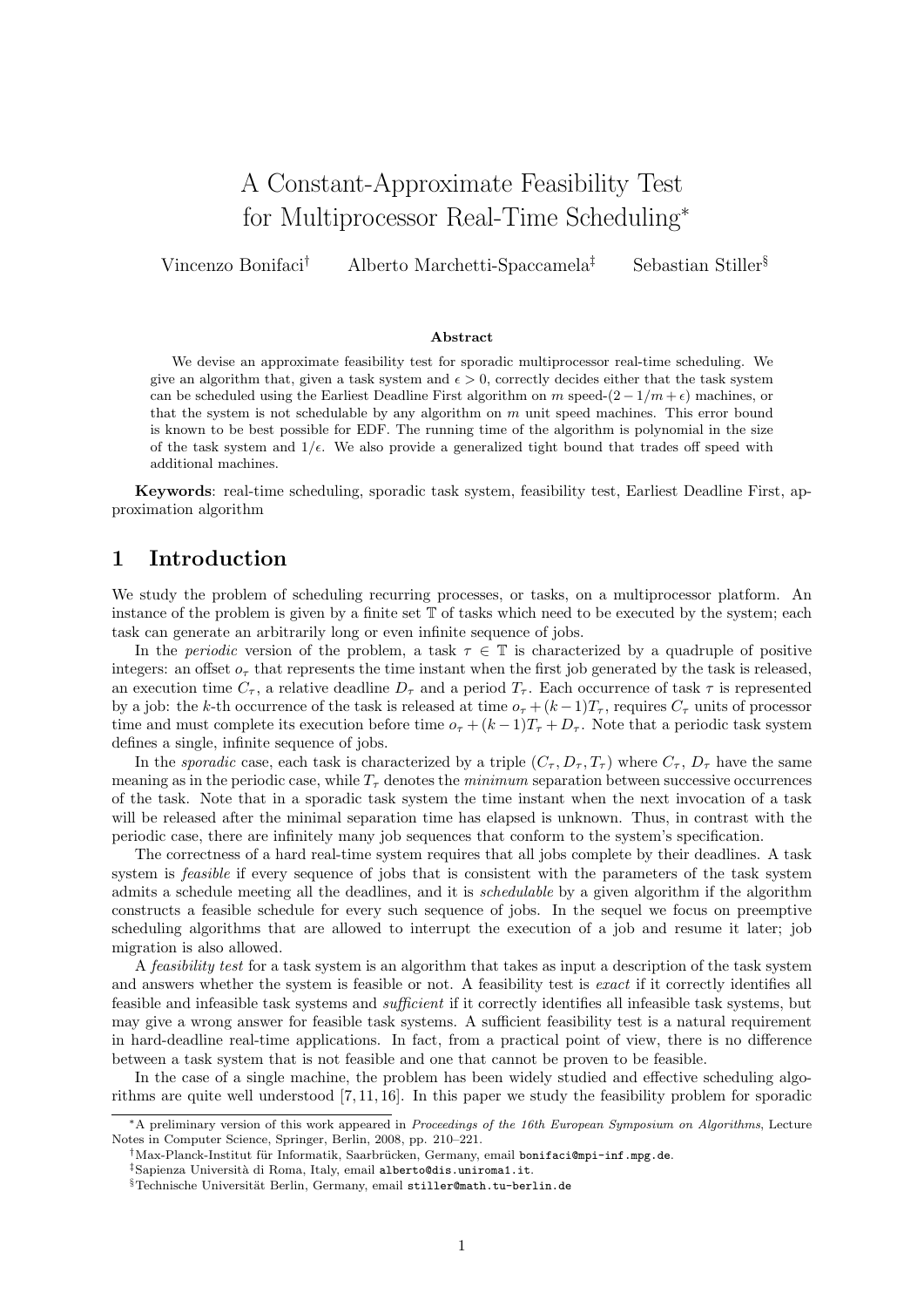task systems on identical parallel machines. The problem is not only interesting from a theoretical point of view but is also relevant in practice. In fact, real-time multiprocessor systems are becoming common, both in the form of single-chip architectures characterized by a small number of processors, and of large-scale signal-processing systems with many processing units.

Single machine scheduling. In the case of a single machine it is known [7, 10, 16] that the Earliest Deadline First scheduling algorithm (EDF), which at each instant in time schedules the available job with the earliest absolute deadline (with ties broken arbitrarily), is an *optimal* scheduling algorithm for scheduling a sporadic (or periodic) task system, in the following sense: if it is possible to schedule a given collection of jobs such that all the jobs meet their deadlines, then the schedule generated by EDF for this collection of jobs will meet all deadlines as well. Despite this positive result, the feasibility problem for periodic or sporadic task systems on one processor is coNP-hard [7, 12, 15].

For this reason, approximate feasibility tests have been proposed that run efficiently (say, in time polynomial in the description of the system) but introduce a small error in the decision process, controlled by an accuracy parameter. Such approaches have been developed for EDF scheduling and for other scheduling algorithms. Two different paradigms can be used to define approximate feasibility tests: pessimistic and optimistic. If a pessimistic feasibility test returns "feasible", then the task system is guaranteed to be feasible. If the test returns "infeasible", the task system is guaranteed to be infeasible on a slower processor, of computing capacity  $(1 - \epsilon)$ , where  $\epsilon$  denotes the error parameter. Conversely, if an optimistic test returns "feasible", then the task system is guaranteed to be feasible on a  $(1 + \epsilon)$ -speed processor. If the test returns "infeasible", the task system is guaranteed to be infeasible on a unit speed processor [9]. These two approaches are in fact equivalent, as by scaling the input parameters it is possible to turn an optimistic test into a pessimistic one, or vice versa.

Fully polynomial-time approximation schemes (FPTAS) are known for a single processor. That is, for any  $\epsilon > 0$  there exists a feasibility test that returns an  $\epsilon$ -approximated answer, and the running time of the algorithm is polynomial in the input size of the task system and in  $1/\epsilon$  (see for example [1,2,9,13] and references therein).

Finally, we remark that in the uniprocessor case the sporadic feasibility problem is known to reduce to a special case of the periodic feasibility problem in which all tasks have zero offset (i.e. each task releases its first job at time zero) [7]. The fact that this special case remains coNP-hard was established recently [12].

Multiple machine scheduling. We first observe that in the multiprocessor case the previously mentioned analogy between sporadic and periodic problems does not hold; that is, the sporadic feasibility problem cannot be reduced to the periodic feasibility problem by setting the tasks' offsets to zero (Figure 1).



Figure 1: In this example,  $(C_1, D_1, T_1) = (1, 1, 2), (C_2, D_2, T_2) = (2, 2, 3), (C_3, D_3, T_3) = (3, 4, 6).$  There are two processors. In case (a), all three tasks are activated simultaneously at time zero and the periodic sequence is schedulable. In case (b), tasks 2 and 3 are activated one time unit later and task 3 cannot be completed within its deadline (marked with ∗).

Moreover, in the multiprocessor case EDF is no longer an optimal algorithm and in fact no optimal scheduling algorithm is known. However, it is known that any feasible task system on  $m$  unit speed machines is EDF-schedulable on m machines of speed  $2 - 1/m$  [17]. This result holds for EDF as well as for other scheduling algorithms. For EDF this result is tight, while for other algorithms it has not been improved since then. Subsequent work has analyzed the advantage of trading speed for machines [14], while further work on conditions for EDF-schedulability has been done by Baker [3].

Note that the result of [17] *does not* imply an efficient test for deciding when EDF (possibly with extra speed) can schedule a sporadic task system. Thus, the main open problem in order to apply the result of Phillips et al. [17] is the lack of an efficient feasibility test.

This problem attracted attention in recent years (see e.g. [4] and references therein for a thorough presentation). A number of special cases have also been studied; for example, when for each task the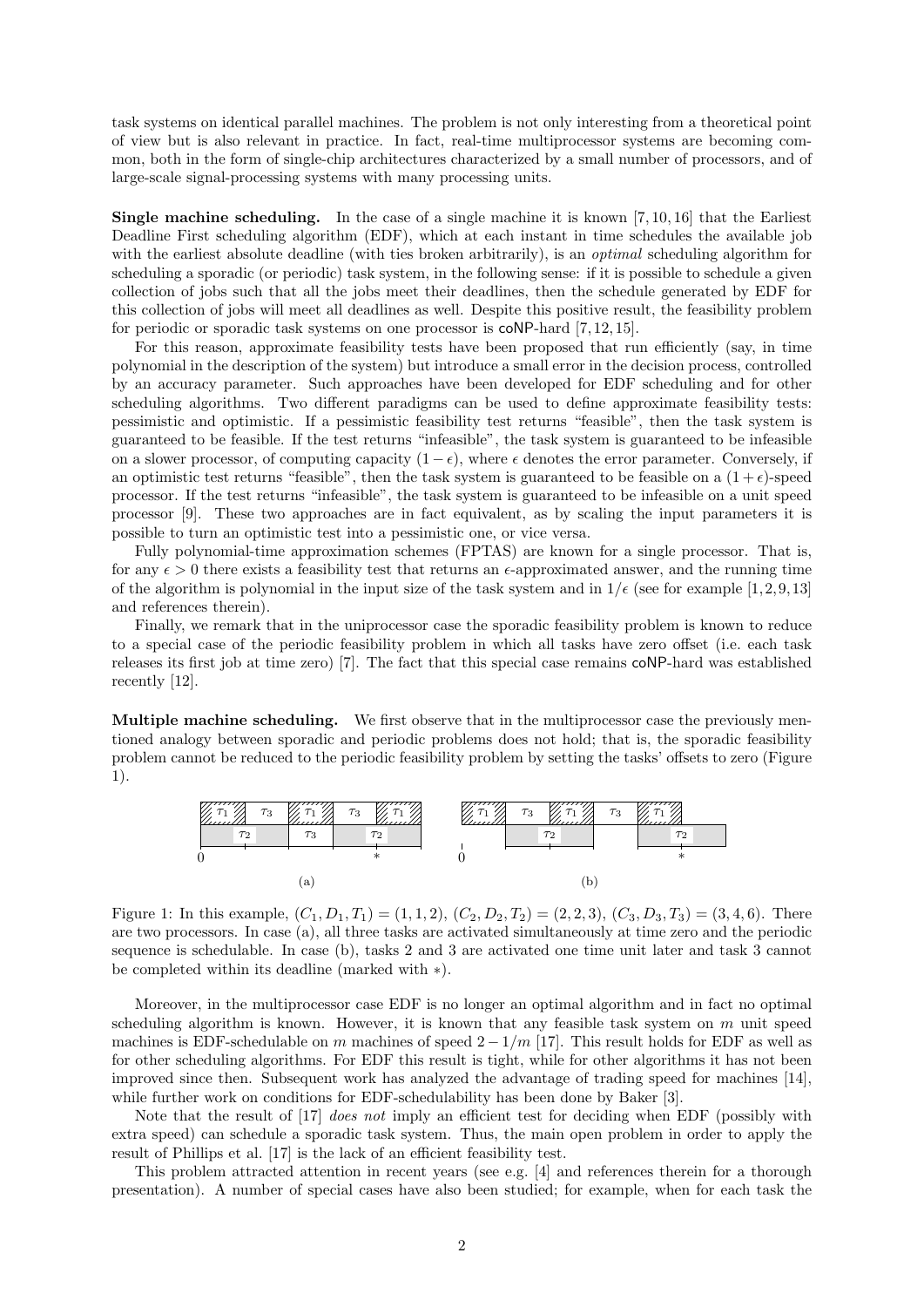deadline is equal to the period *(implicit-deadline* task systems), it is known that the condition

$$
\sum_{\tau \in \mathbb{T}} \frac{C_{\tau}}{T_{\tau}} \le m \text{ and } \max_{\tau \in \mathbb{T}} \frac{C_{\tau}}{T_{\tau}} \le 1
$$

gives a necessary and sufficient test for the feasibility of the system.

However, not much was known regarding the feasibility of an arbitrary-deadline task system. In a recent work, Baruah and Baker [6] gave a 2.62-approximate feasibility test in the case of constraineddeadline sporadic task systems, that is, task systems in which for each task the deadline is at most equal to the period. The same guarantee was later extended to arbitrary-deadline sporadic task systems [5]. For periodic task systems, it turns out that no efficient approximate feasibility test is possible unless  $P = NP \nvert 8$ . We refer the reader to the survey [4] for feasibility tests that are known for other special cases.

Our contribution. We give an efficient approximate feasibility test for arbitrary-deadline sporadic task systems with an approximation guarantee of  $2 - 1/m + \epsilon$ , for any fixed  $\epsilon > 0$ . More precisely, we give a test that, given a sporadic task system  $\mathbb T$  and  $\epsilon > 0$ , decides either that the system can be scheduled by EDF on m speed- $(2 - 1/m + \epsilon)$  machines, or that the instance violates at least one of two basic conditions which are both necessary for feasibility on  $m$  unit speed machines. The running time is polynomial in the input size of  $\mathbb T$  and  $1/\epsilon$ . In fact we give a slightly more general result, allowing to trade some extra speed for extra machines. Note that extra machines are in general less powerful than extra speed.

One of the two basic conditions of our test is trivial. The other condition is the crucial one; it provides a lower bound on the processing requirement of an arbitrary time interval. We call this processing requirement the forward forced demand. This concept is strong enough to approximately capture the feasibility of scheduling a sporadic task system on a multiprocessor platform, but also simple enough to be approximated in polynomial time up to an arbitrarily small  $\epsilon > 0$ : we give an algorithm that checks this condition in time polynomial in the input size of  $\mathbb T$  and  $1/\epsilon$ , for any desired error bound  $\epsilon > 0$ .

Apart from improving the bound in [5], our result is tight from the point of view of EDF-schedulability. It might be possible to improve the bound by considering schedulability with respect to an algorithm different from EDF, but notice that such an improvement would have to break the long standing bound of Phillips et al. [17]. As a byproduct of our analysis, we also obtain an alternative proof of the optimality of EDF for uniprocessor systems.

Outline of the paper. The rest of the paper is structured as follows. In Section 2 we give the necessary definitions and introduce the concept of forced forward demand. Section 3 provides the main connection between forced forward demand and EDF-schedulability. In Section 4 we complete the description of the feasibility test by providing a fully polynomial time approximation scheme to estimate the worst-case forced forward demand of a sporadic task system.

# 2 Preliminaries

An instance of the feasibility problem for sporadic task systems is a finite set of tasks T. Each task  $\tau \in \mathbb{T}$  is defined by three positive integers: an execution time  $C_{\tau}$ , a relative deadline  $D_{\tau}$  and a minimum separation time  $T_{\tau}$ . Every task may generate jobs from time to time. A job j is defined by the task  $\tau(j)$ it belongs to and by a release date  $r_j$ , a nonnegative integer. We abbreviate  $C_j := C_{\tau(j)}, D_j := D_{\tau(j)}$ and  $T_j := T_{\tau(j)}$ , and we call  $d_j := r_j + D_j$  the *absolute deadline* of job j. Each job j requires a processor to be allocated to it for  $C_j$  time units during the interval  $[r_j, r_j + D_j]$ . Jobs can be preempted and migrated without penalty, but each job may execute on at most one processor at any given instant in time, and jobs from the same task cannot be processed in parallel.

A sporadic job sequence R is any countable set of jobs from tasks in  $\mathbb T$  with the following property: any distinct jobs j and k from the same task  $\tau$  satisfy  $|r_i - r_k| > T_{\tau}$ . Job sequence R is schedulable when there exists a schedule satisfying the execution requirements of all jobs in  $R$ . A task system  $\mathbb T$  is feasible if all job sequences from T are schedulable.

Given a real number x we denote by  $x^+$  its positive part, that is  $x^+ := \max(x, 0)$ .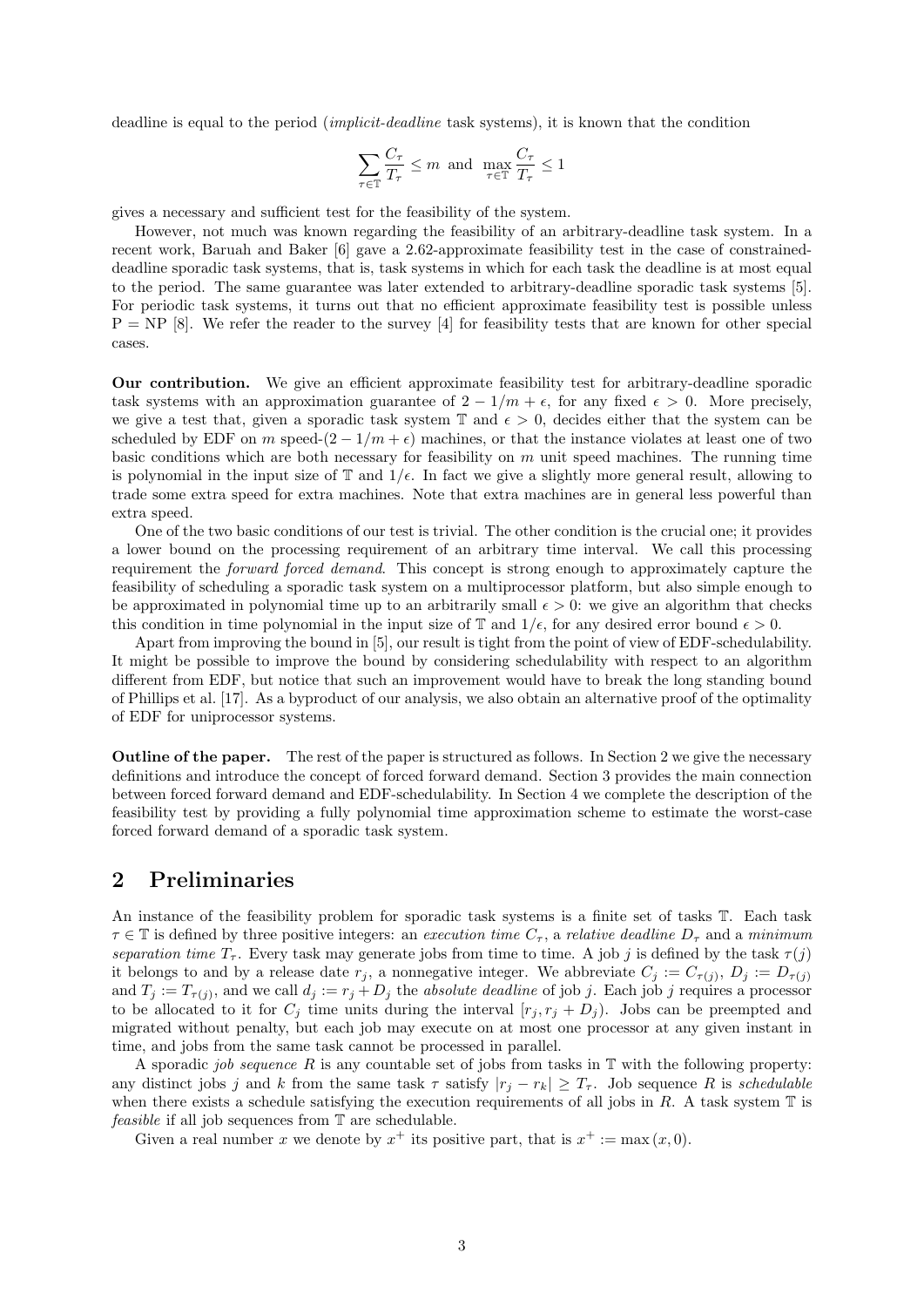**Definition 2.1.** Let  $\mathbb{T}$  be a task system, R a job sequence,  $\Delta = [t, t']$  an interval,  $\tau$  a task and j a job. We define the following quantities.

$$
\begin{aligned} \text{FFD}(j,\Delta) &:= \left\{ \begin{array}{ll} (C_j - (t - r_j)^+)^+ & \text{if } d_j \in \Delta \text{ or } d_j = t', \\ 0 & \text{otherwise.} \end{array} \right. \\ \text{FFD}_R(\tau,\Delta) &:= \sum_{j \in R: \tau(j) = \tau} \text{FFD}(j,\Delta). \\ \text{FFD}_R(\Delta) &:= \sum_{\tau \in \mathbb{T}} \text{FFD}_R(\tau,\Delta). \end{aligned}
$$

Quantity FFD(j,  $\Delta$ ) is called the *forward forced demand* of j in  $\Delta$ . Similarly, the quantity FFD<sub>R</sub>( $\Delta$ ) is called the forward forced demand of the interval. We write  $\text{FFD}(\tau, \Delta)$  and  $\text{FFD}(\Delta)$ , respectively, when the task system T and the sequence R are implicitly fixed. The quantity  $\text{FFD}(\Delta)/||\Delta||$  is called the *load* of interval ∆.

Note that when  $r_i \in \Delta$  the forward forced demand equals the execution time of the job. If  $C_\tau \leq T_\tau$ for all tasks  $\tau$ , then each task  $\tau$  can have at most one job with release date outside the interval that has strictly positive forward forced demand in the interval.

The following proposition easily follows from the fact that the forward forced demand of a job in an interval is a lower bound on the amount of work that has to be performed on the job during the interval, if the job's deadline has to be met.

**Proposition 2.1.** Let R,  $\Delta$  and m be such that  $\text{FFD}_R(\Delta) > m \|\Delta\|$ . Then R is not schedulable on m unit speed machines.

**Proposition 2.2.** Let  $\tau \in \mathbb{T}$  be such that  $C_{\tau} > \min(D_{\tau}, T_{\tau})$ . Then  $\mathbb{T}$  is not feasible on any number of unit speed machines.

*Proof.* If  $C_\tau > D_\tau$ , then the sequence consisting of a single  $\tau$ -job is clearly not schedulable (recall that a job can be processed on at most one processor at any given time). If  $C_\tau > T_\tau$ , then any sufficiently long periodic sequence of  $\tau$ -jobs with period  $T_{\tau}$  is not schedulable (jobs from the same task have to be processed sequentially).  $\Box$ 

We use the notation  $EDF[M, \sigma]$  to denote the Earliest Deadline First scheduling algorithm executed on M speed- $\sigma$  machines. We do not assume any particular tie-breaking rule for the algorithm. A job sequence R is  $EDF-scheduling$  if, on input R,  $EDF$  produces a schedule that meets the requirements of all jobs in R. A task system T is EDF-schedulable if every job sequence from T is EDF-schedulable.

**Definition 2.2.** Let  $\mathbb{T}$  be a task system and R a job sequence. For a task  $\tau \in \mathbb{T}$ , an interval  $\Delta = [t', t]$ is called  $\tau$ -busy before t if executing algorithm EDF[M,  $\sigma$ ] on the sequence R yields at any time in  $\Delta$  a positive remaining execution time for at least one of the jobs of task  $\tau$ .

Observe that when at time t there is some pending job from task  $\tau$ , the maximal  $\tau$ -busy interval before t is well-defined, unique, and starts with the release date of some job of  $\tau$ . Moreover, all the execution requirements from  $\tau$ -jobs released before a maximal  $\tau$ -busy interval  $\Delta$  are satisfied by EDF strictly before  $\Delta$ .

## 3 A feasibility test

In this section we present and discuss the conditions that will be used for testing feasibility of a sporadic task system. The main result of this section is the following.

**Theorem 3.1.** Let M be a positive integer and  $\sigma > 1$ . Consider a task system  $\mathbb{T}$  satisfying  $C_{\tau}$   $\leq$  $\min(D_\tau, T_\tau)$  for all  $\tau \in \mathbb{T}$ . If R is a job sequence which cannot be scheduled by EDF on M speed- $\sigma$ machines, then there is an interval  $\Delta$  such that  $\operatorname{FFD}_R(\Delta)/||\Delta|| > M(\sigma - 1) + 1$ .

Before giving the proof we explain the main intuition. Given a job sequence on which EDF fails, we will inductively construct an interval with high load; this interval will be a witness of the nonschedulability of R. The interval will be composed of several subintervals, each of which will be  $\tau$ -busy for some appropriate task  $\tau$ . Whenever EDF does not process a job of  $\tau$  in the subinterval, it must have all machines busy.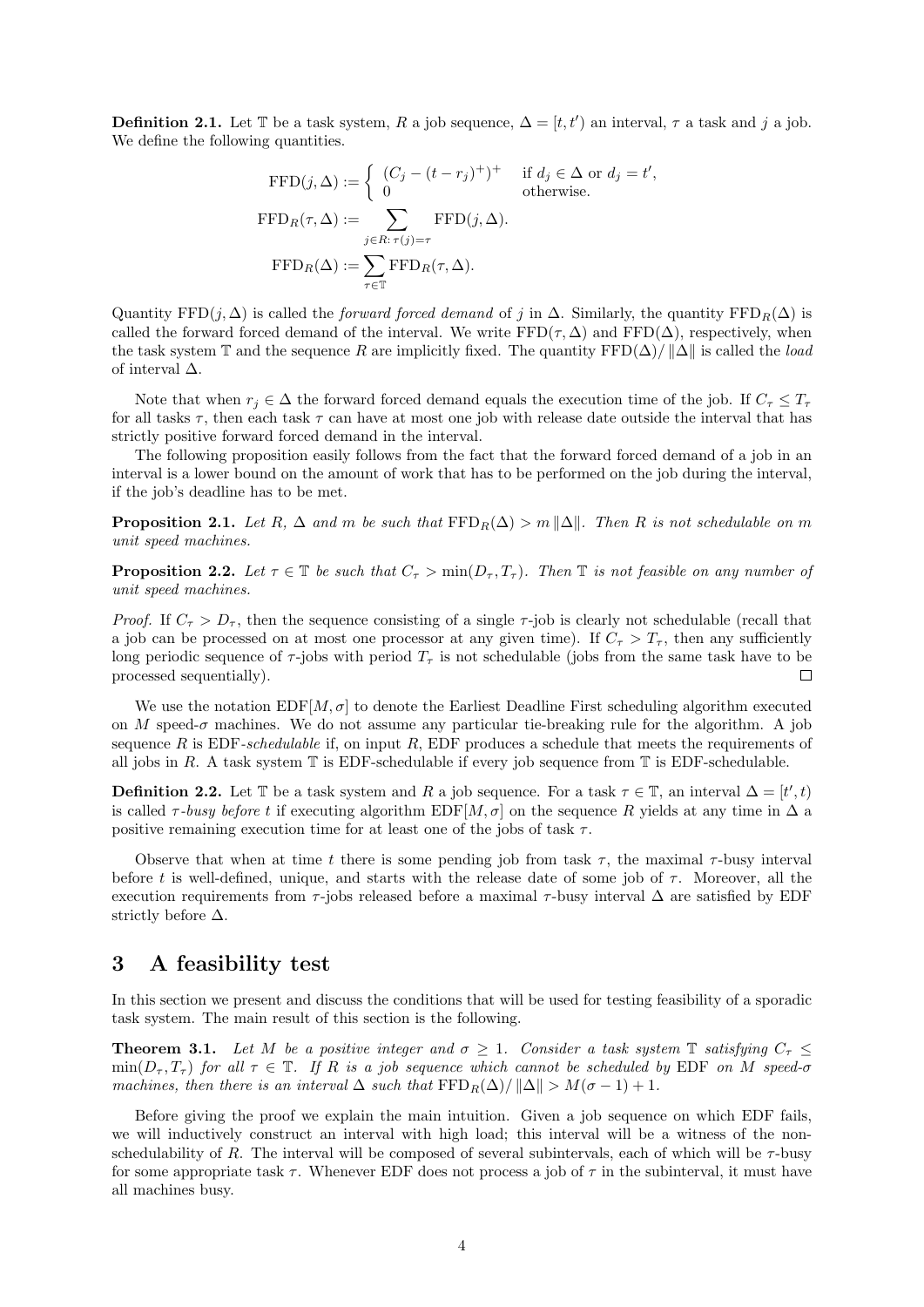Algorithm 1 Construction of an Infeasibility Certificate

 $j_1 :=$  job that missed its deadline at  $t_0$  $\overline{\Delta}_1 := [t_1, t_0) := \text{maximal } \tau(j_1)$ -busy interval before  $t_0$  $\Delta_1 := \overline{\Delta}_1$  $X_1 :=$  time intervals in  $\overline{\Delta}_1$  when a job of task  $\tau(j_1)$  is being processed  $Y_1 := \overline{\Delta}_1 \setminus X_1$  $i := 2$ repeat Let  $i_i$  denote a job such that: (i) the release date of  $j_i$  is strictly before  $t_{i-1}$ ; (ii) EDF  $(j_i, \bigcup_{s=1}^{i-1} Y_s)$  > FFD $(j_i, \Delta_{i-1})$ .  $\overline{\Delta}_i := [t_i, t_{i-1}) := \text{maximal } \tau(j_i)$ -busy interval before  $t_{i-1}$ 

 $\Delta_i := [t_i, t_0)$  $X_i :=$  time intervals in  $\Delta_i$  when a job of task  $\tau(j_i)$  is being processed  $Y_i := \Delta_i \setminus X_i$  $i := i + 1$ until no such job exists

In order to conclude that the load of the whole interval is large, we establish two facts: first, that the fraction of a subinterval in which its associated task is processed is small, i.e., in a large part of the subinterval all machines must be busy; second, that what is processed in those busy subintervals is part of the forward forced demand of the witness interval.

From now on we assume that R is a job sequence which cannot be scheduled by  $EDF[M, \sigma]$ , and that  $t_0$  is the first point in time when EDF fails a deadline. We can without loss of generality assume that no job has absolute deadline after  $t_0$ : after removing such jobs, EDF still fails some deadline at  $t_0$  and the forward forced demand has not increased.

We define inductively a finite sequence of pairs  $(t_i, j_i)$ , for  $1 \le i \le k$ , where  $t_i$  is a time and  $j_i$  is a job. The sequence is defined in Algorithm 1 and illustrated in Figure 2. We use the notation  $EDF(j, S)$ for the total work that EDF[M,  $\sigma$ ] allocates to a job j in a given subset S of  $\mathbb{R}_+$ .

The sequence defines time intervals  $\Delta_i := [t_i, t_0)$  and  $\Delta_i := [t_i, t_{i-1})$ . Each interval  $\Delta_i$  is partitioned into two subsets  $X_i$  and  $Y_i := \Delta_i \setminus X_i$ . The subset  $X_i$  is the set of time instants in  $\Delta_i$  for which a job of task  $\tau(j_i)$  is being processed by EDF. Due to the way EDF schedules,  $X_i$  is a finite union of intervals. Further, we set  $x_i := ||X_i||$  and  $y_i := ||Y_i||$ .

Let  $\xi$  be the amount of work that  $EDF[M, \sigma]$  failed to complete before  $t_0$  for jobs of task  $\tau(j_1)$ . By assumption,  $\xi > 0$ . The last definitions we need are  $\overline{W}_i := M \sigma y_i + \sigma x_i$  and  $W_i := \sum_{s=1}^i \overline{W}_s + \xi$ .

**Lemma 3.2.** Assume that Algorithm 1 produces the sequence of pairs  $((t_1, j_1), (t_2, j_2), \ldots, (t_k, j_k))$ . Then the following hold for all  $i = 1, \ldots, k$ .

- 1.  $t_i < t_{i-1}$ ;
- 2. During interval  $Y_i$  all M machines are busy;
- 3. All jobs scheduled by  $\text{EDF}[M, \sigma]$  during  $Y_i$  have absolute deadline in  $\Delta_i$ ;
- 4.  $W_i > m' \|\Delta_i\|$ , where  $m' := M(\sigma 1) + 1$ .

Proof. The proof is by induction on i.

**Basis of the induction.** Job  $j_1$  is defined as one of the jobs that  $EDF[M, \sigma]$  failed to complete within  $t_0$ , though they were due. Then  $\overline{\Delta}_1$  (=  $\Delta_1$ ) is the maximal  $\tau(j_1)$ -busy interval before  $t_0$ . This also defines  $t_1$  as the lower endpoint of this interval. Clearly,  $t_1 < t_0$  since relative deadlines are strictly positive; thus property 1 holds.

Now, if at a certain time in  $\overline{\Delta}_1$  no job of  $\tau(j_1)$  is processed by EDF, then at that time all machines must be busy with jobs that have deadlines not later than  $t_0$ . This yields properties 2 and 3. For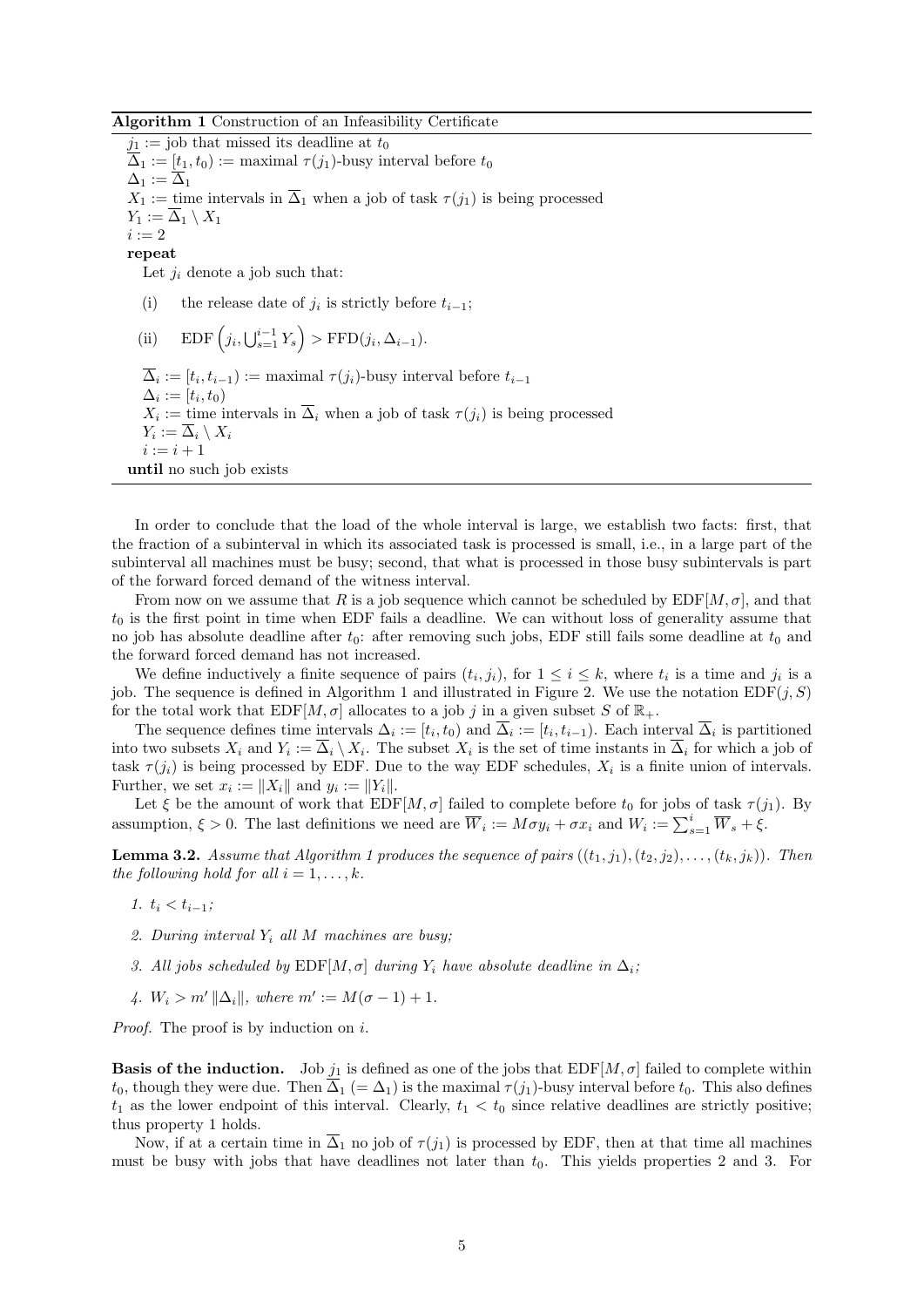

Figure 2: Illustration of the construction in Lemma 3.2. Shaded rectangles represent busy intervals. The interval's label is the task  $\tau$  for which the interval is  $\tau$ -busy.

property 4 we use the fact that EDF failed at  $t_0$  for  $j_1$ :

$$
W_1 = \overline{W}_1 + \xi
$$
  
> 
$$
M\sigma y_1 + \sigma x_1 = M\sigma \left( \left\| \overline{\Delta}_1 \right\| - x_1 \right) + \sigma x_1.
$$

We obtain

$$
\frac{W_1}{\|\overline{\Delta}_1\|} > M\sigma - (M-1)\frac{\sigma x_1}{\|\overline{\Delta}_1\|}.
$$
\n(1)

In  $\overline{\Delta}_1$ , EDF's schedule devotes  $x_1$  time units to jobs of task  $\tau(j_1)$  at processing speed  $\sigma$ . Since the interval  $\overline{\Delta}_1$  is maximally  $\tau(j_1)$ -busy before  $t_0$  and  $j_1$  is not completed within  $t_0$ , all these jobs must be released in the interval, and all except  $j_1$  have their deadline in the interval. The interval  $\overline{\Delta}_1$  starts with the release date of some job of task  $\tau(j_1)$  (possibly j<sub>1</sub> itself). Therefore the number of  $\tau(j_1)$ -jobs processed by EDF in  $\overline{\Delta}_1$  is at most  $\lfloor (||\overline{\Delta}_1|| - D_{j_1} + T_{j_1})/T_{j_1} \rfloor$ , and we can bound:

$$
\frac{\sigma x_1}{\|\overline{\Delta}_1\|} \le \frac{C_{j_1}}{\|\overline{\Delta}_1\|} \cdot \frac{\|\overline{\Delta}_1\| - D_{j_1} + T_{j_1}}{T_{j_1}} \le \max\left(\frac{C_{j_1}}{D_{j_1}}, \frac{C_{j_1}}{T_{j_1}}\right) \le 1. \tag{2}
$$

The middle inequality can be verified by distinguishing the cases  $D_{j_1} \le T_{j_1}$  and  $D_{j_1} > T_{j_1}$ : in the case  $D_{j_1} \leq T_{j_1}$ , using  $\left\| \overline{\Delta}_1 \right\| \geq D_{j_1}$  one has

$$
\frac{C_{j_1}}{\|\overline{\Delta}_1\|} \cdot \frac{\|\overline{\Delta}_1\| - D_{j_1} + T_{j_1}}{T_{j_1}} = \frac{C_{j_1}}{T_{j_1}} \left(1 + \frac{T_{j_1} - D_{j_1}}{\|\overline{\Delta}_1\|}\right)
$$

$$
\leq \frac{C_{j_1}}{T_{j_1}} \left(1 + \frac{T_{j_1} - D_{j_1}}{D_{j_1}}\right) = \frac{C_{j_1}}{D_{j_1}}.
$$

In the case  $D_{j_1} > T_{j_1}$ ,

$$
\frac{C_{j_1}}{\|\overline{\Delta}_1\|} \cdot \frac{\|\overline{\Delta}_1\| - D_{j_1} + T_{j_1}}{T_{j_1}} = \frac{C_{j_1}}{T_{j_1}} \left(1 - \frac{D_{j_1} - T_{j_1}}{\|\overline{\Delta}_1\|}\right) \le \frac{C_{j_1}}{T_{j_1}}.
$$

Combining (1) and (2) we get property 4:

$$
\frac{W_1}{\|\overline{\Delta}_1\|} > M(\sigma - 1) + 1 = m'.
$$

The inductive step. As the release date of  $j_i$  is strictly before  $t_{i-1}$ , we have  $t_i < t_{i-1}$  so that property 1 holds. Properties 2 and 3 again follow from the fact that  $\overline{\Delta}_i$  is  $\tau(j_i)$ -busy. Here, take into account for property 3 that  $j_i$  has a deadline in  $\Delta_{i-1}$  by induction.

To prove property 4 it suffices to show  $\overline{W}_i \geq m' \|\overline{\Delta}_i\|$ , because by induction  $W_{i-1} > m' \|\Delta_{i-1}\|$ . By definition

$$
\frac{\overline{W}_i}{\|\overline{\Delta}_i\|} = M\sigma - (M-1)\frac{\sigma x_i}{\|\overline{\Delta}_i\|}.
$$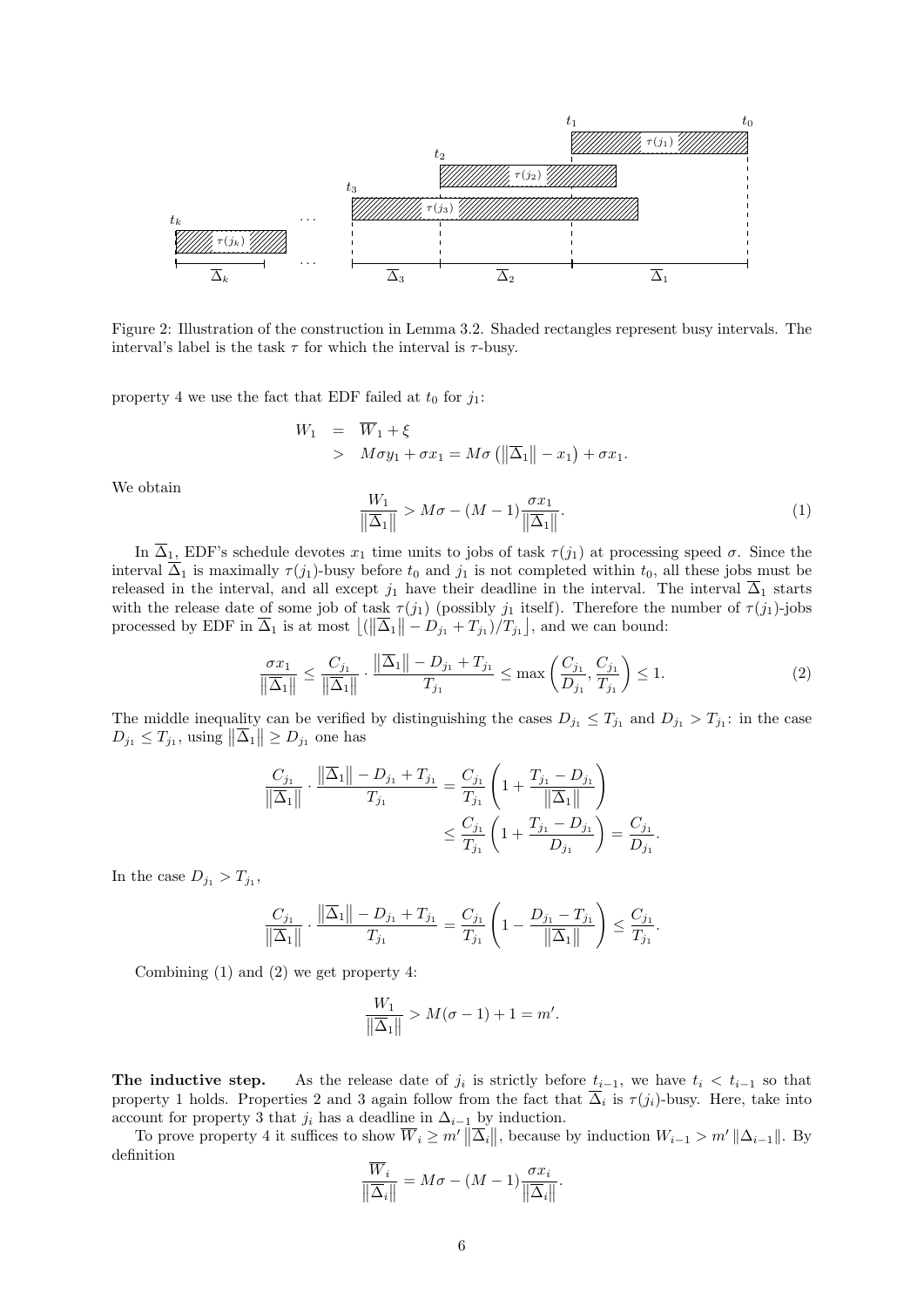

Figure 3: Illustration of the analysis in Theorem 3.1. The shaded area corresponds to the contribution  $\sigma x_i$ , the dotted area to the contribution  $M\sigma y_i$ . When  $\tau(j_i)$  is not executing, all M processors are busy.

We want to establish  $\sigma x_i \leq ||\overline{\Delta}_i||$ . Having that, property 4 follows as it did in the base case of the induction. For this part we use a simplified notation by setting  $\tau := \tau(j_i)$ ,  $c := C_{\tau(j_i)}$ ,  $T := T_{\tau(j_i)}$ , and  $D := D_{\tau(j_i)}$ .

We will bound  $\sigma x_i$  by the work performed by EDF on job  $j_i$  during  $\Delta_i$ , plus the amount of work done for other jobs of task  $\tau$  that are released during  $\overline{\Delta}_i$  and before  $r_{j_i}$  (jobs of  $\tau$  released later than  $j_i$ are not processed in  $\overline{\Delta}_i$ ). Assume there are  $q \geq 0$  such jobs. Then

$$
\sigma x_i \le q \cdot c + \text{EDF}(j_i, \overline{\Delta}_i). \tag{3}
$$

As the deadline of  $j_i$  is in  $\Delta_{i-1}$ , by definition of forward forced demand and by choice of  $j_i$ ,

$$
\begin{aligned} \text{EDF}(j_i, \overline{\Delta}_i) &\leq c - \text{EDF}(j_i, \Delta_{i-1}) \\ &\leq c - \text{EDF}\left(j_i, \bigcup_{s=1}^{i-1} Y_s\right) \\ &\leq c - \text{FFD}(j_i, \Delta_{i-1}) \\ &\leq t_{i-1} - r_{j_i} .\end{aligned} \tag{4}
$$

As q jobs of  $\tau$  have been released in  $[t_i, r_{j_i})$ , we also have

$$
t_{i-1} - r_{j_i} \le \left\| \overline{\Delta}_i \right\| - q \cdot T. \tag{5}
$$

Combining  $(3),(4)$  and  $(5)$  gives

$$
\frac{\sigma x_i}{\|\overline{\Delta}_i\|} \le 1 - \frac{q \cdot (T - c)}{\|\overline{\Delta}_i\|} \le 1,
$$

where the last inequality holds since  $q \ge 0$  and  $c \le T$  by assumption. Property 4 now follows as in the base case of the induction.  $\Box$ 

*Proof of Theorem 3.1.* At each step of Algorithm 1 the interval  $\Delta_i$  is strictly extended backwards to the release date of at least one job which is released before  $t_0$ . As there are finitely many tasks, all with a positive minimum separation time, there are finitely many such jobs. So at some point the breaking condition, namely that there is no job  $j_i$  with the required properties, must hold.

Let k be the last index for which an appropriate job  $j_k$  was found. We claim that  $\text{FFD}(\Delta_k) \geq W_k$ . In the value  $W_k$  we count  $\sigma x_i$  for each  $X_i$ , because the whole  $\tau$ -demand processed in a  $\tau$ -busy interval is part of the forward forced demand of that interval. Also, the demand that EDF failed to process before  $t_0$  is part of the forward forced demand of  $\Delta_k$ . For each  $Y_i$  part we count  $M\sigma y_i$ , which is by Lemma 3.2(2) exactly what is processed in those times by EDF; see Figure 3 for an illustration. By Lemma 3.2(3) all jobs processed in some  $Y_i$  have their deadline in the interval  $\Delta_i$  and therefore also in  $\Delta_k$ . Finally, there is no job among those processed in some  $Y_i$  with release date before  $t_k$ , which has been counted in the term  $M\sigma y_i$  with more than its forward forced demand in  $\Delta_i$ . The forward forced demand in the greater interval  $\Delta_k$  can only be greater, and thus we count for no job more in  $W_k$  than in FFD( $\Delta_k$ ). We conclude

$$
\text{FFD}(\Delta_k) \geq W_k.
$$

On the other hand, by Lemma 3.2(4) applied to  $i = k$ ,  $W_k > m' ||\Delta_k||$ . The theorem follows.  $\Box$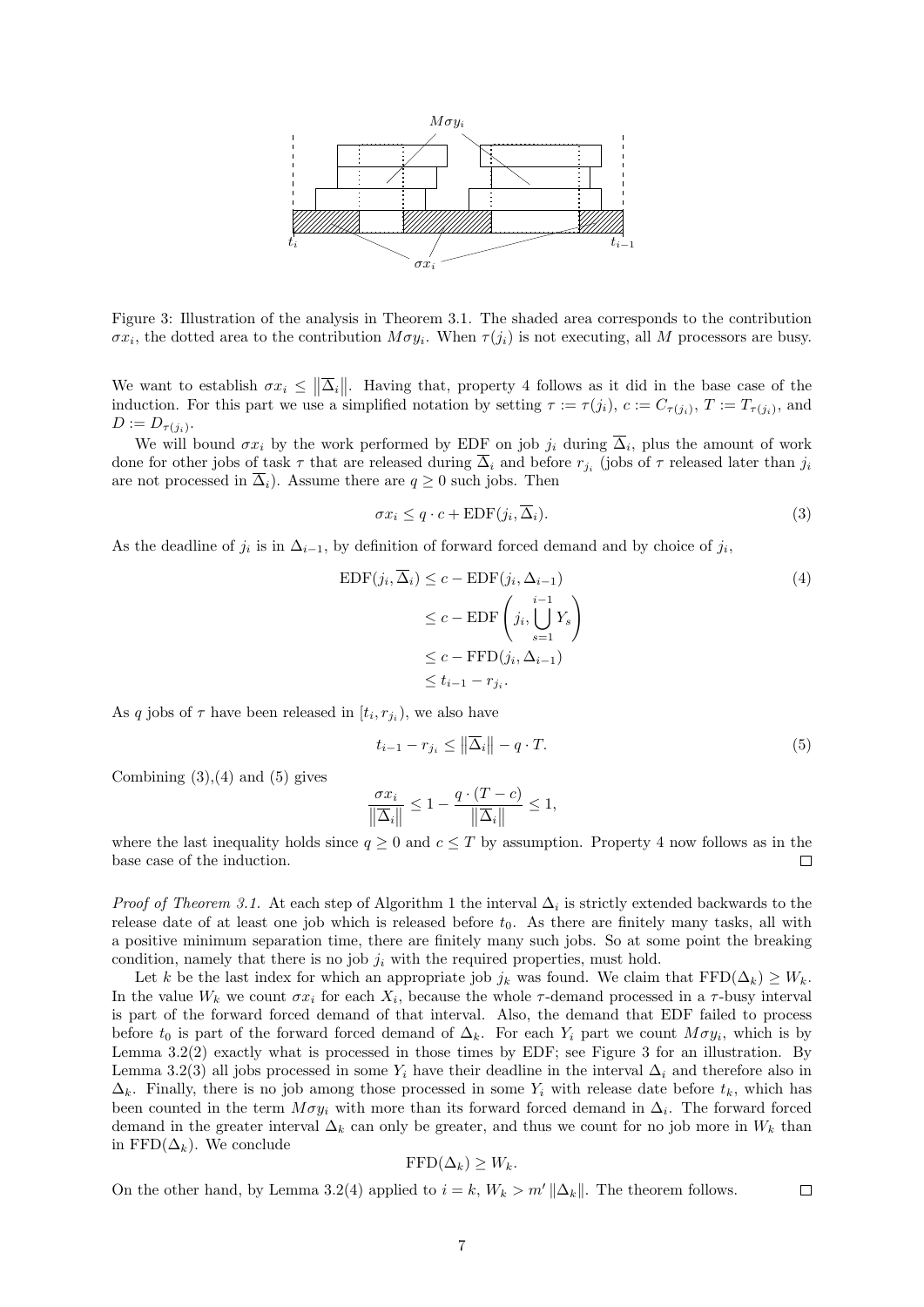

Figure 4: Example illustrating the construction in Lemma 4.1. Each interval is labeled with the corresponding length.

We required  $C_{\tau} \leq \min(D_{\tau}, T_{\tau})$  for all  $\tau \in \mathbb{T}$ . This condition can be trivially tested, and as we saw in Proposition 2.2 it is necessary for feasibility.

Now, assume  $\sigma \geq 1 + \frac{m-1}{M}$ . We get  $m' = M(\sigma - 1) + 1 \geq m$ . Then, if a task system T allows for a job sequence R with an interval  $\Delta$  generating a forward forced demand FFD<sub>R</sub>( $\Delta$ ) > m || $\Delta$ || as in the theorem, by Proposition 2.1 it cannot be scheduled by any algorithm on m unit speed machines. So both the conditions of the theorem,

- (1)  $C_{\tau} \leq \min(D_{\tau}, T_{\tau})$  for each task  $\tau \in \mathbb{T}$ , and
- (2) FFD<sub>R</sub>( $\Delta$ ) ≤ m || $\Delta$ || for each job sequence R and interval  $\Delta$

are necessary for feasibility on  $m$  unit speed machines. By Theorem 3.1 they are also sufficient for EDF-schedulability on M speed- $\sigma$  machines. Therefore, all that is missing for an approximate feasibility test is an efficient procedure testing whether a task system  $\mathbb T$  admits a job sequence  $R$  with an interval  $\Delta$  generating a forward forced demand FFD<sub>R</sub>( $\Delta$ ) > m || $\Delta$ ||. For this we will provide an FPTAS in the following section. As this procedure determines the maximal load only up to an arbitrary positive error term, we will need to choose  $\sigma$  slightly larger than  $1 + \frac{m-1}{M_1}$  to obtain the efficient test.

We remark that the minimum speed-up factor of  $1+\frac{m-1}{M}$  implicit in Theorem 3.1 cannot be improved, as it is known to be tight for EDF  $[14]$ . In fact a corollary of Theorem 3.1 is the well-known fact that EDF is an optimal scheduling algorithm for a single processor [16]. To see this, consider Theorem 3.1 when  $\sigma = 1$  and  $M = m = 1$ . The theorem then states that if EDF fails to schedule a sequence, there is an interval  $\Delta$  such that FFD( $\Delta$ ) >  $\|\Delta\|$ . But then by Proposition 2.1 no algorithm can successfully schedule the same sequence of jobs on a unit speed processor.

# 4 A fully polynomial-time approximation scheme for load estimation

In this section we show how to efficiently compute an arbitrarily good estimate of the worst-case load of a sporadic task system. Together with Theorem 3.1, this will yield an efficient feasibility test. We remark that one cannot expect to design a polynomial-time algorithm for computing the worst-case load exactly: for one processor, by Theorem 3.1 such an algorithm would decide feasibility of a sporadic task system in polynomial time, thus solving a coNP-hard problem [12].

The following observation will facilitate the computation.

**Lemma 4.1.** Assume  $C_{\tau} \leq \min(D_{\tau}, T_{\tau})$  for all tasks  $\tau$  of a sporadic task system  $\mathbb{T}$ , and let  $\ell \in \mathbb{N}$ . Then

$$
\sup_{R,\,\Delta:\,\|\Delta\|=\ell} \mathrm{FFD}_R(\Delta) = \sum_{\tau\in\mathbb{T}} k_\tau \cdot C_\tau + (C_\tau + \ell - D_\tau - k_\tau \cdot T_\tau)^+, \text{ where } k_\tau := \left\lfloor \frac{\ell + T_\tau - D_\tau}{T_\tau} \right\rfloor.
$$

*Proof.* To see that the supremum is at least as claimed, consider the interval  $\Delta = [t, t + \ell)$  and the sequence R where, for each task  $\tau$ ,  $t + \ell$  is the deadline of some  $\tau$ -job, and jobs are separated according to the minimum separation time  $T_{\tau}$ ; more precisely, there is a  $\tau$ -job released at time  $t + \ell - D_{\tau} - i \cdot T_{\tau}$ , for all  $i \geq 0$  such that the absolute deadline of the job is in  $\Delta$  (see Figure 4 for an example). There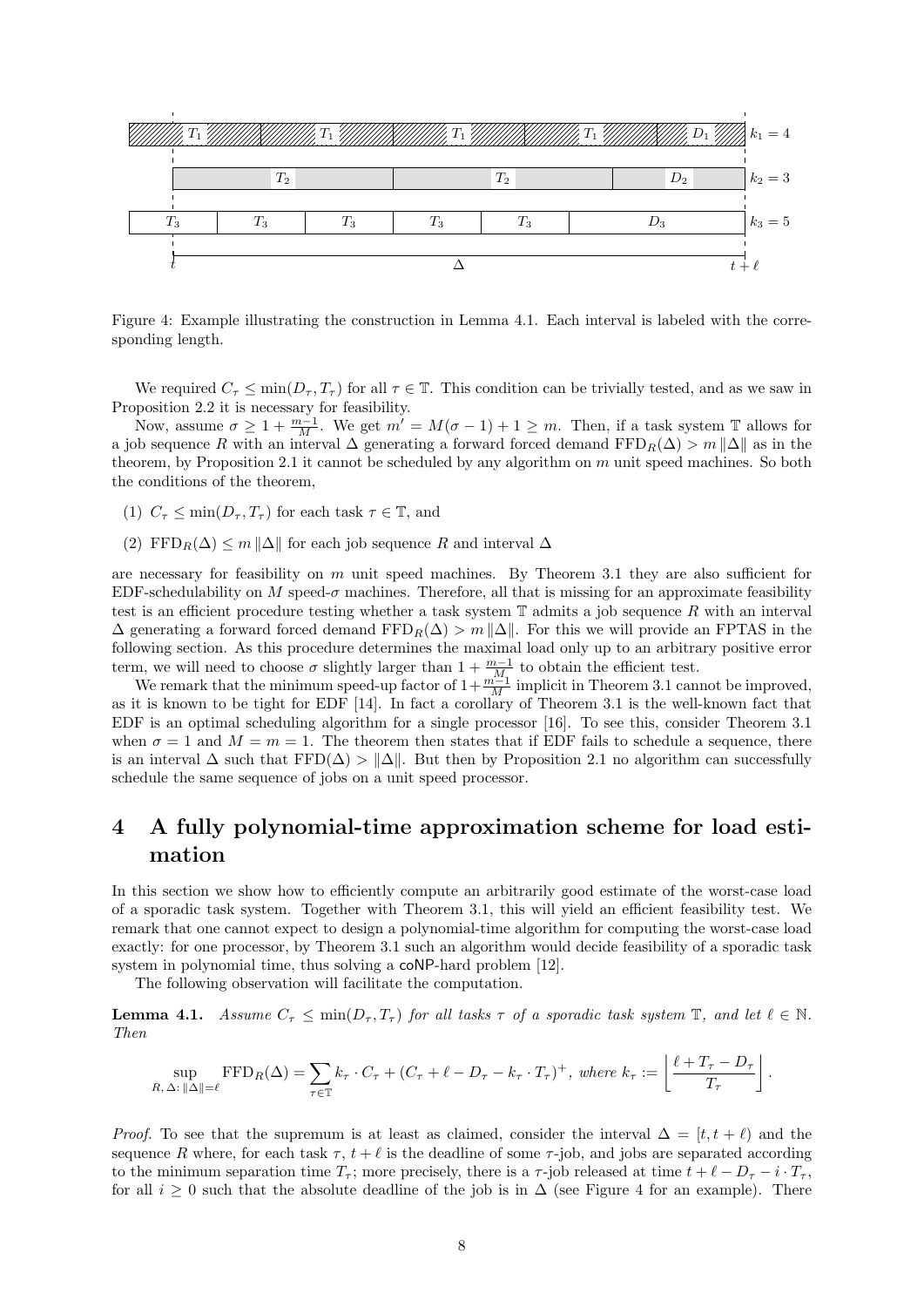are  $k_{\tau}$  + 1 jobs that can contribute to  $\text{FFD}_R(\tau, \Delta)$ . Of these, the last  $k_{\tau}$  have both release date and absolute deadline within  $\Delta$ , and thus contribute  $k \cdot C_{\tau}$  to the forward forced demand; the remaining job has release date before  $\Delta$  and forward forced demand equal to  $(C_{\tau} - (T_{\tau} -(\ell - D_{\tau} - (k-1)T_{\tau})))^{+}$ . After rearranging terms, the total forward forced demand is seen to be the same as in the claim.

To see that this is maximal, consider any job sequence R and any interval  $\Delta$  with  $\|\Delta\| = \ell$ . As  $C_{\tau} \leq T_{\tau}$  for all  $\tau$ , at most  $k + 1$  jobs can contribute to  $\text{FFD}_R(\tau, \Delta)$ , and all such jobs have deadline in ∆. Now we modify the sequence in the following way: we first eliminate jobs that are not contributing to the forward forced demand; then, for each contributing job, starting with the one released last, we delay its release date as much as possible so that 1) the deadline of the job remains inside the interval; 2) the release date of the job does not violate the minimum separation time constraint. Notice that this modification does not decrease the total forward forced demand. On the other hand, after the modification we obtain a pair  $(R, \Delta)$  that can be analyzed exactly as in the first part of the claim.  $\Box$ 

In view of Lemma 4.1, we define for a given instance  $\mathbb T$  the functions

$$
w_{\tau}(\ell) := k_{\tau} \cdot C_{\tau} + (C_{\tau} + \ell - D_{\tau} - k_{\tau} \cdot T_{\tau})^{+}
$$
  

$$
w(\ell) := \sum_{\tau \in \mathbb{T}} w_{\tau}(\ell).
$$

Lemma 4.1 states that  $w(\ell)$  is the maximum forward forced demand of any job sequence of  $\mathbb T$  in any interval of length  $\ell$ . The construction of the lemma also showed that the maximal forward forced demand is achieved for each task independently. As a consequence it only remains to find the optimal length of the interval: the value of  $\ell$  that maximizes the load  $w(\ell)/\ell$ .

We use Algorithm 2 to approximate the maximum of  $w(\ell)/\ell$  within a factor of  $\epsilon$  in time polynomial in the input size of  $\mathbb T$  and  $1/\epsilon$ . In fact, we devise a polynomial-time computable function  $\phi$  which pointwise approximates the load. We also show that there is a polynomial size set of integers, a priori determinable, in which the function  $\phi$  must achieve its maximum. The approximation algorithm then simply consists in evaluating  $\phi$  for every point from this subset.

Algorithm 2 Load Estimation( $\mathbb{T}, \epsilon$ )

For each  $\tau \in \mathbb{T}$ , compute:

threshold
$$
(\tau) := D_{\tau} + T_{\tau}/\epsilon
$$
,  
\n $S'(\tau) := \{ \ell \in (0, \text{threshold}(\tau)] : \ell = q \cdot T_{\tau} + D_{\tau} \text{ for some } q \in \mathbb{N} \},$   
\n $S''(\tau) := \{ \ell \in (0, \text{threshold}(\tau)] : \ell = q \cdot T_{\tau} + D_{\tau} - C_{\tau} \text{ for some } q \in \mathbb{N} \}.$ 

Let  $S := \bigcup_{\tau \in \mathbb{T}} (S'(\tau) \cup S''(\tau) \cup \{\text{threshold}(\tau)\}) \cup \{1, \infty\}.$ Output

$$
\lambda := \max_{\ell \in S} \left( \sum_{\tau : \ell \le \text{threshold}(\tau)} \frac{w_{\tau}(\ell)}{\ell} + \sum_{\tau : \ell > \text{threshold}(\tau)} \left( 1 - \frac{D_{\tau}}{\ell} \right) \frac{C_{\tau}}{T_{\tau}} \right).
$$

**Lemma 4.2.** For any task system  $\mathbb{T}$  and  $\epsilon \in (0,1)$  Algorithm 2 outputs  $\lambda \in \mathbb{Q}$  such that  $(1-\epsilon)\lambda^* \leq \lambda \leq$  $\lambda^*$ , where  $\lambda^* := \sup_{R,\Delta} \frac{\text{FFD}_R(\Delta)}{\|\Delta\|}$ . The running time of the algorithm is polynomial in the size of  $\mathbb T$  and  $1/\epsilon$ .

*Proof.* We will show that for all  $\ell \in \mathbb{N}$  the function

$$
\phi(\ell) := \sum_{\tau : \ell \leq \text{threshold}(\tau)} \frac{w_{\tau}(\ell)}{\ell} + \sum_{\tau : \ell > \text{threshold}(\tau)} \left(1 - \frac{D_{\tau}}{\ell}\right) \frac{C_{\tau}}{T_{\tau}}
$$

approximates the load  $w(\ell)/\ell$  in the sense that for all  $\ell > 1$ ,

$$
(1 - \epsilon) \frac{w(\ell)}{\ell} \le \phi(\ell) \le \frac{w(\ell)}{\ell}.
$$
\n(6)

We will also show that we can find the maximum of  $\phi$  by only considering points in S. This will complete the proof, since the number of points in S is polynomial in the input, and similarly  $\phi$  can be evaluated in polynomial time for any given point.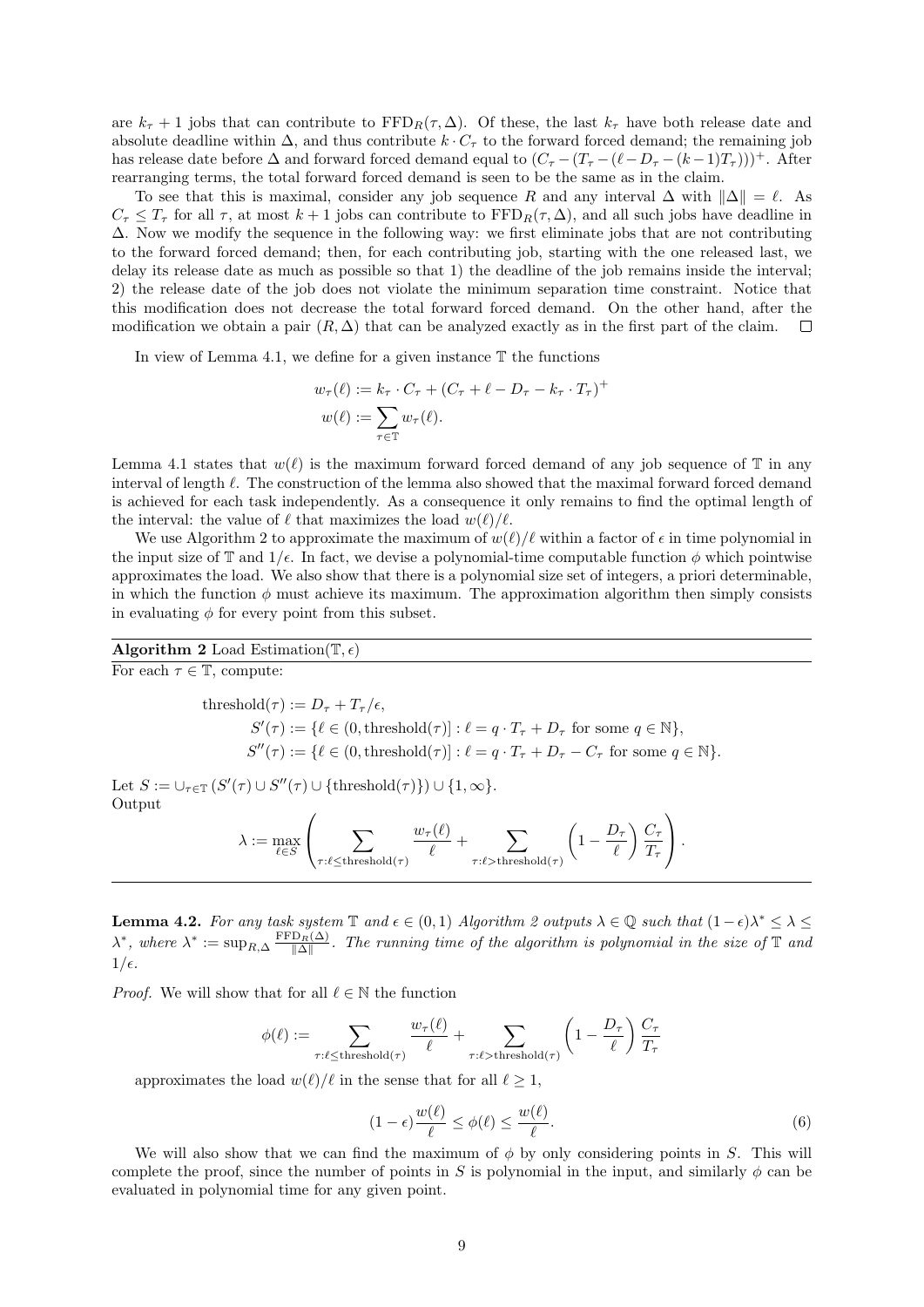Recall that by definition,

$$
w_{\tau}(\ell) = \left\lfloor \frac{\ell + T_{\tau} - D_{\tau}}{T_{\tau}} \right\rfloor C_{\tau} + \left( C_{\tau} + \ell - D_{\tau} - \left\lfloor \frac{\ell + T_{\tau} - D_{\tau}}{T_{\tau}} \right\rfloor \cdot T_{\tau} \right)^{+}.
$$
 (7)

As the second term is nonnegative, after multiplying both sides by  $T_{\tau}$  we obtain

$$
w_{\tau}(\ell) \cdot T_{\tau} \ge C_{\tau} \cdot (\ell - D_{\tau}) \tag{8}
$$

which implies

$$
\frac{w_{\tau}(\ell)}{\ell} \ge \frac{C_{\tau}}{T_{\tau}} \cdot \left(1 - \frac{D_{\tau}}{\ell}\right).
$$

If we sum this inequality over all tasks  $\tau$  we obtain the upper bound on  $\phi$  in (6).

To obtain the lower bound in (6) it suffices to consider tasks  $\tau$  for which threshold( $\tau$ ) <  $\ell$  (for each other task, the term  $w_{\tau}(\ell)/\ell$  in  $\phi(\ell)$  exactly accounts for the contribution of the task). This condition is equivalent to  $D_{\tau} + T_{\tau}/\epsilon < \ell$ , implying  $T_{\tau} < (\ell - D_{\tau}) \cdot \epsilon$ . Using again (8) gives  $C_{\tau} < w_{\tau}(\ell) \cdot \epsilon$ .

If we start again from (7) and use the shorthand

$$
z_{\tau} := \left\lfloor \frac{\ell + T_{\tau} - D_{\tau}}{T_{\tau}} \right\rfloor \cdot T_{\tau} - (\ell - D_{\tau}),
$$

after observing that  $z_{\tau} \in [0, T_{\tau}]$  we can bound

$$
w_{\tau}(\ell) - (\ell - D) \frac{C_{\tau}}{T_{\tau}} = z_{\tau} \cdot \frac{C_{\tau}}{T_{\tau}} + (c - z_{\tau})^{+} \leq C_{\tau}.
$$

We thus obtain

$$
\frac{w_{\tau}(\ell) - (\ell - D_{\tau}) \cdot C_{\tau}/T_{\tau}}{w_{\tau}(\ell)} \leq \frac{C_{\tau}}{w_{\tau}(\ell)} < \epsilon,
$$

which can be equivalently expressed as

$$
\frac{\ell - D_{\tau}}{\ell} \cdot \frac{C_{\tau}}{T_{\tau}} > (1 - \epsilon) \frac{w_{\tau}(\ell)}{\ell} .
$$

Summing this last bound over all tasks completes the proof of (6).

To conclude the proof we observe that S has been defined so that between any two consecutive points  $\ell_1, \ell_2 \in S$  the function  $\ell \cdot \phi(\ell)$  is linear (compare with the definitions of  $\phi(\ell)$  and  $w(\ell)$ ). This implies that within any such interval  $[\ell_1, \ell_2]$  the maximum of  $\phi$  is achieved at an extreme point of the interval. Therefore, the global maximum of  $\phi$  is attained at some point in S, and the lemma follows.  $\Box$ 

**Theorem 4.3.** Let  $m, M \in \mathbb{N}$ ,  $\epsilon \in (0, 1)$ , and  $\sigma \geq 1 + M^{-1}(\frac{m}{1-\epsilon} - 1)$ . There exists a feasibility test that, given a task system  $\mathbb{T}$ ,  $\epsilon$  and m, decides whether  $\mathbb{T}$  is EDF-schedulable on M speed- $\sigma$  machines, or  $\mathbb{T}$  is not feasible on m unit speed machines. The running time of the test is polynomial in the size of  $\mathbb{T}$ ,  $1/\epsilon$ and log m.

Proof. By Lemma 4.2 we can verify within the claimed time bound the following conditions:

- (C1) For all tasks  $\tau \in \mathbb{T}$ ,  $C_{\tau} \leq \min(D_{\tau}, T_{\tau})$ .
- (C2)  $\lambda \leq m$ , where  $(1 \epsilon)\lambda^* \leq \lambda \leq \lambda^*$  and  $\lambda^* := \sup_{R,\Delta} \frac{\text{FFD}_R(\Delta)}{\|\Delta\|}$ .

Both conditions are necessary for scheduling  $\mathbb T$  on  $m$  unit speed machines; this follows from Proposition 2.2 for (C1), and from Proposition 2.1 for (C2).

On the other hand, (C2) implies, by definition of  $\lambda^*$ , that there is no job sequence R and interval  $\Delta$ such  $\text{FFD}_R(\Delta) > \frac{m}{1-\epsilon} \|\Delta\|$ . By the assumption on  $\sigma$ ,  $M(\sigma-1)+1 \geq \frac{m}{(1-\epsilon)}$ , and the claim follows from Theorem 3.1.  $\Box$ 

Corollary 4.4. Let  $m \in \mathbb{N}$  and  $\epsilon \in (0,1)$ . There exists a feasibility test that, given a task system  $\mathbb{T}$ ,  $\epsilon$ and m, decides whether  $\mathbb T$  is EDF-schedulable on m speed- $(2-1/m+\epsilon)$  machines, or  $\mathbb T$  is not feasible on m unit speed machines. The running time of the test is polynomial in the size of  $\mathbb{T}$ ,  $1/\epsilon$  and  $\log m$ .

Acknowledgments. The authors thank Enrico Bini and Sanjoy Baruah for helpful discussions.